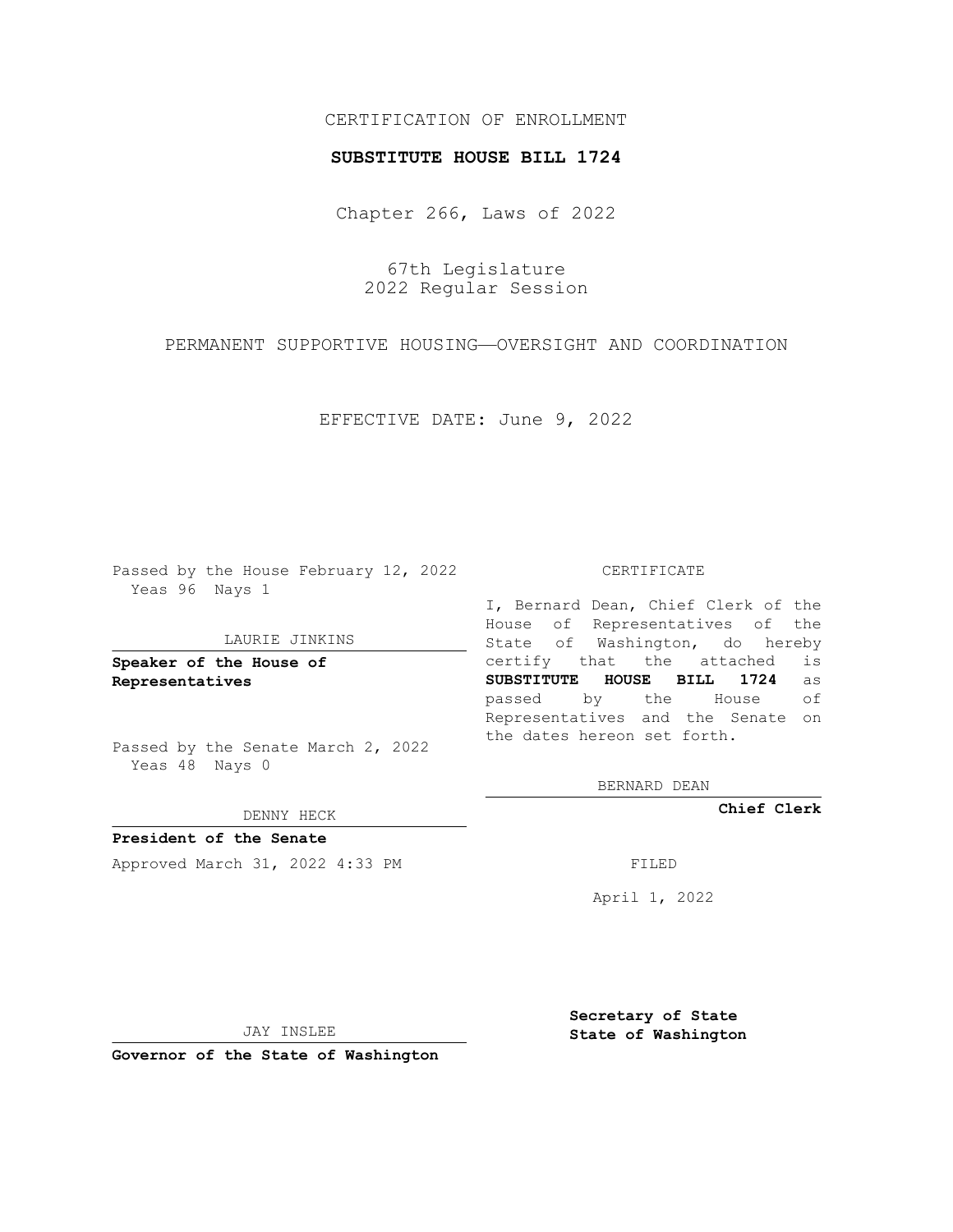## **SUBSTITUTE HOUSE BILL 1724**

Passed Legislature - 2022 Regular Session

## **State of Washington 67th Legislature 2022 Regular Session**

**By** House Housing, Human Services & Veterans (originally sponsored by Representatives Macri, Ryu, Berry, Taylor, Wicks, Valdez, Morgan, Bateman, Davis, Goodman, Gregerson, Peterson, Santos, Simmons, Chopp, Pollet, Stonier, Ormsby, Harris-Talley, and Kloba)

READ FIRST TIME 01/25/22.

 AN ACT Relating to ensuring oversight and coordination of permanent supportive housing resources to maximize the creation of high quality housing opportunities for people living with disabling conditions in communities across Washington; amending RCW 43.185B.020; adding a new section to chapter 43.330 RCW; and creating 6 a new section.

BE IT ENACTED BY THE LEGISLATURE OF THE STATE OF WASHINGTON:

 NEW SECTION. **Sec. 1.** The legislature recognizes permanent supportive housing as an evidence-based practice to ending the cycle of chronic homelessness and creating affordable housing for people living with behavioral health conditions, other disabling conditions, and extremely low incomes. The legislature finds that as greater investment has been allocated for permanent supportive housing capital, operations, maintenance, and services in order to meet the need in communities across the state, greater coordination of state and local resources is required to ensure these resources are being leveraged effectively so that the maximum number of high quality permanent supportive housing units are created each year. Therefore, the legislature intends to create a permanent supportive housing 20 advisory committee to provide advice, recommendations, and stakeholder engagement of resource coordination to bring high quality

p. 1 SHB 1724.SL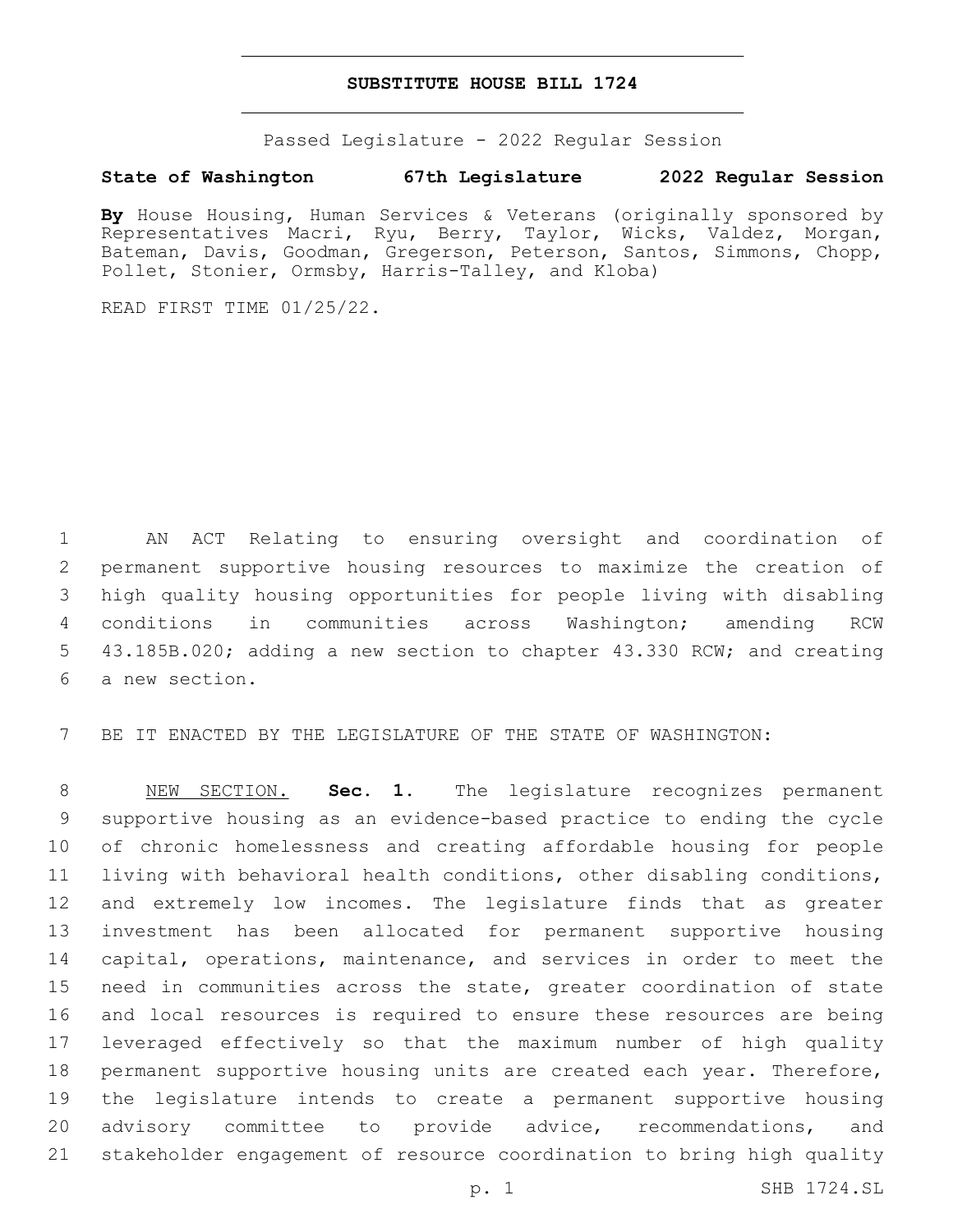1 permanent supportive housing to scale as efficiently as possible and 2 to add a permanent supportive housing representative to the 3 affordable housing advisory board.

4 NEW SECTION. **Sec. 2.** A new section is added to chapter 43.330 5 RCW to read as follows:

6 (1) An advisory committee on permanent supportive housing is 7 established with members as provided in this section.

8 (a) One representative of the aging and long-term support 9 administration at the department of social and health services;

10 (b) One representative of the health care authority;

11 (c) One representative of the developmental disabilities 12 administration;

13 (d) One representative from a city that invests resources in 14 permanent supportive housing;

15 (e) One representative from a city with the largest number of 16 chronically homeless households;

17 (f) One representative from a county that invests resources in 18 permanent supportive housing;

19 (g) One representative from a county with the largest number of 20 chronically homeless households;

21 (h) One representative of public housing authorities as created 22 under chapter 35.82 RCW;

23 (i) One permanent supportive housing service provider;

24 (j) One permanent supportive housing developer;

25 (k) One permanent supportive housing building operator;

26 (1) One permanent supportive housing resident;

27 (m) One permanent supportive housing researcher;

28 (n) One permanent supportive housing advocate;

29 (o) One representative from the behavioral health sector;

30 (p) One representative of the health care sector; and

31 (q) One representative of each of the following permanent 32 supportive housing populations:

33 (i) Single adults;

34 (ii) Older adults over age 55;

35 (iii) Families with children;

36 (iv) The American Indian and Alaska Native community;

37 (v) Communities of color;

38 (vi) The LGBTQIA+ community;

39 (vii) The intellectual and developmental disability community;

p. 2 SHB 1724.SL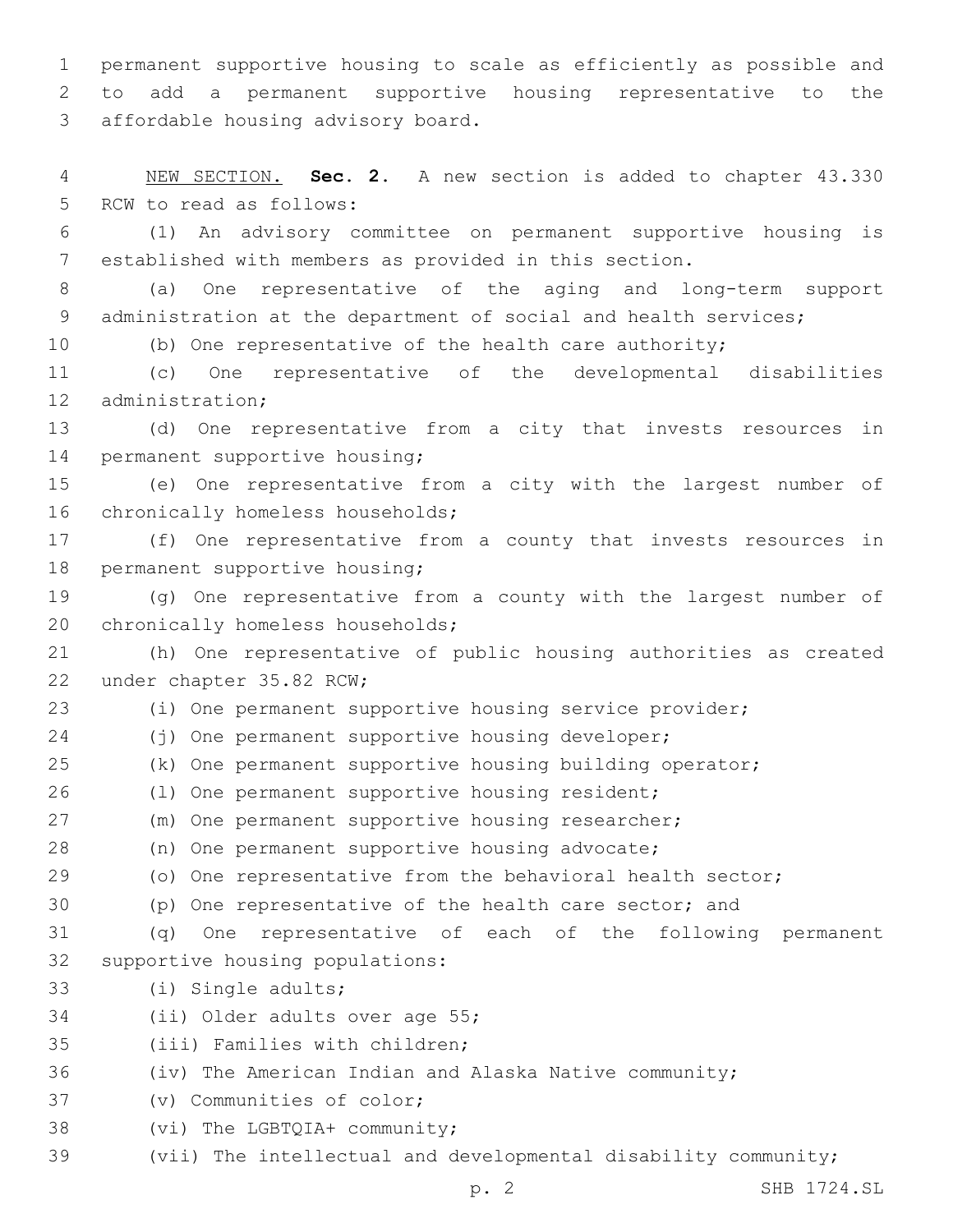(viii) The mental health disability community;1

(ix) The substance use disorder community; and2

(x) The physical disability community.3

 (2)(a) The members of the advisory committee shall be appointed by the director. Members must reflect the geographic, racial, and ethnic diversity of the state of Washington and be inclusive of 7 historically marginalized communities.

- (b) The members of the advisory committee must be reimbursed for travel expenses as provided in RCW 43.03.050 and 43.03.060.
- 
- 10 (3) The advisory committee shall:
- 
- 11 (a) Select a chair from among its membership;
- 12 (b) Meet quarterly;

 (c) Provide guidance and recommendations on the administration of permanent supportive housing resources managed by the department, including recommendations to ensure alignment of capital, services, and operating investments and fidelity with the provision of permanent supportive housing as defined in RCW 36.70A.030; and

 (d) Until December 31, 2027, report its recommendations to enhance the coordination and availability of permanent supportive housing to the appropriate committees of the legislature and the 21 governor by December 1st of each year.

 (4) The director and the director of the office of supportive housing shall regularly consult with the advisory committee. The department shall convene the advisory committee for its initial meeting no later than November 1, 2022. The advisory committee shall 26 be staffed by the department.

 **Sec. 3.** RCW 43.185B.020 and 2003 c 40 s 1 are each amended to 28 read as follows:

 (1) The department shall establish the affordable housing 30 advisory board to consist of  $((\text{twenty-two}))$  23 members.

 (a) The following ((nineteen)) 20 members shall be appointed by 32 the governor:

(i) Two representatives of the residential construction industry;

(ii) Two representatives of the home mortgage lending profession;

(iii) One representative of the real estate sales profession;

 (iv) One representative of the apartment management and operation 37 industry;

 (v) One representative of the for-profit housing development 39 industry;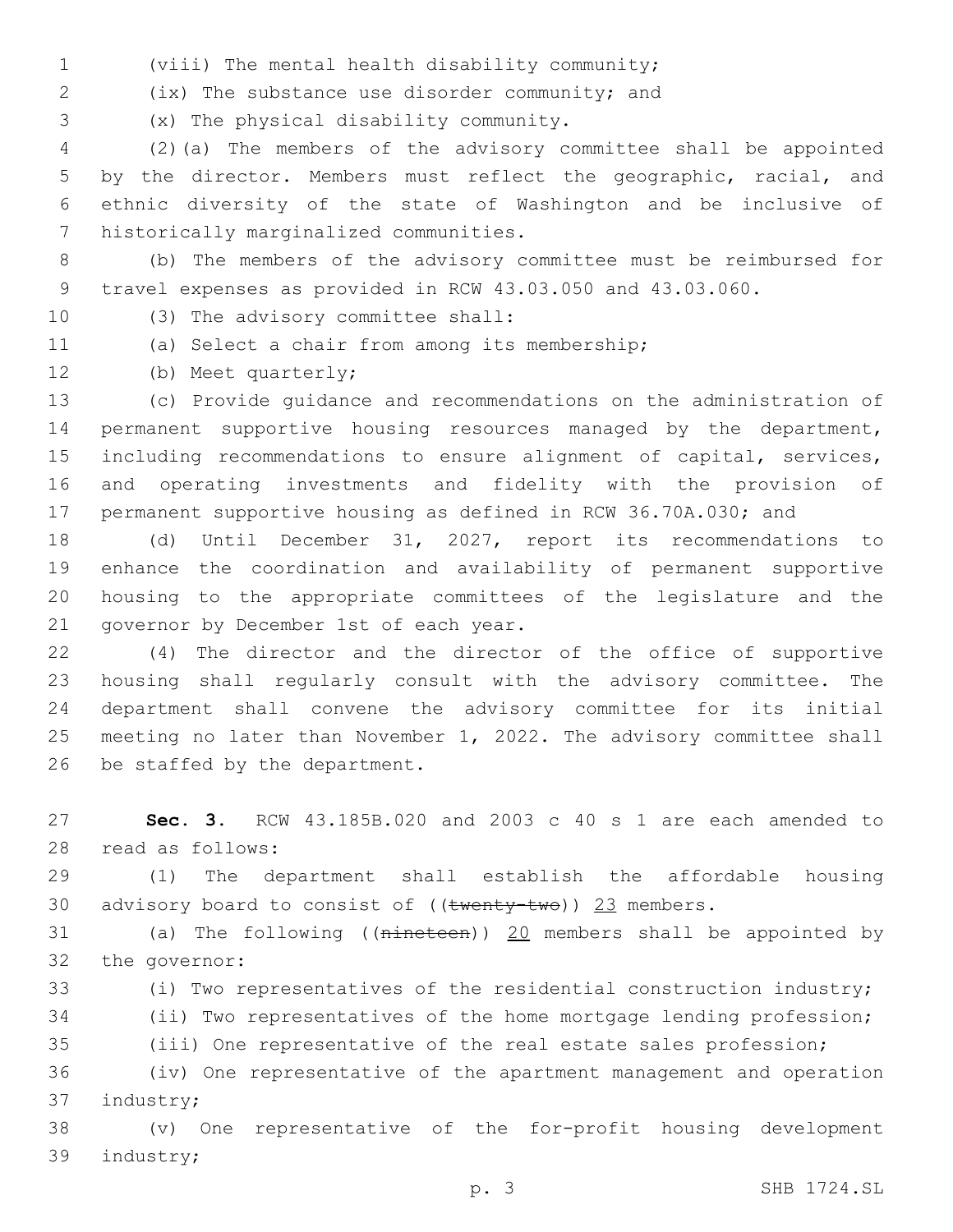(vi) One representative of for-profit rental housing owners;

 (vii) One representative of the nonprofit housing development 3 industry;

(viii) One representative of homeless shelter operators;

(ix) One representative of lower-income persons;

(x) One representative of special needs populations;

 (xi) One representative of public housing authorities as created 8 under chapter 35.82 RCW;

 (xii) Two representatives of the Washington association of counties, one representative shall be from a county that is located 11 east of the crest of the Cascade mountains;

 (xiii) Two representatives of the association of Washington cities, one representative shall be from a city that is located east 14 of the crest of the Cascade mountains;

 (xiv) One representative to serve as chair of the affordable 16 housing advisory board;

 (xv) One representative of organizations that operate site-based permanent supportive housing and deliver onsite supportive housing services; and

20 (xvi) One representative at large.

 (b) The following three members shall serve as ex officio, 22 nonvoting members:

23 (i) The director or the director's designee;

 (ii) The executive director of the Washington state housing finance commission or the executive director's designee; and

 (iii) The secretary of social and health services or the 27 secretary's designee.

 (2)(a) The members of the affordable housing advisory board appointed by the governor shall be appointed for four-year terms, except that the chair shall be appointed to serve a two-year term. The terms of five of the initial appointees shall be for two years from the date of appointment and the terms of six of the initial appointees shall be for three years from the date of appointment. The governor shall designate the appointees who will serve the two-year and three-year terms. The members of the advisory board shall serve without compensation, but shall be reimbursed for travel expenses as 37 provided in RCW 43.03.050 and 43.03.060.

 (b) The governor, when making appointments to the affordable housing advisory board, shall make appointments that reflect the 40 cultural diversity of the state of Washington.